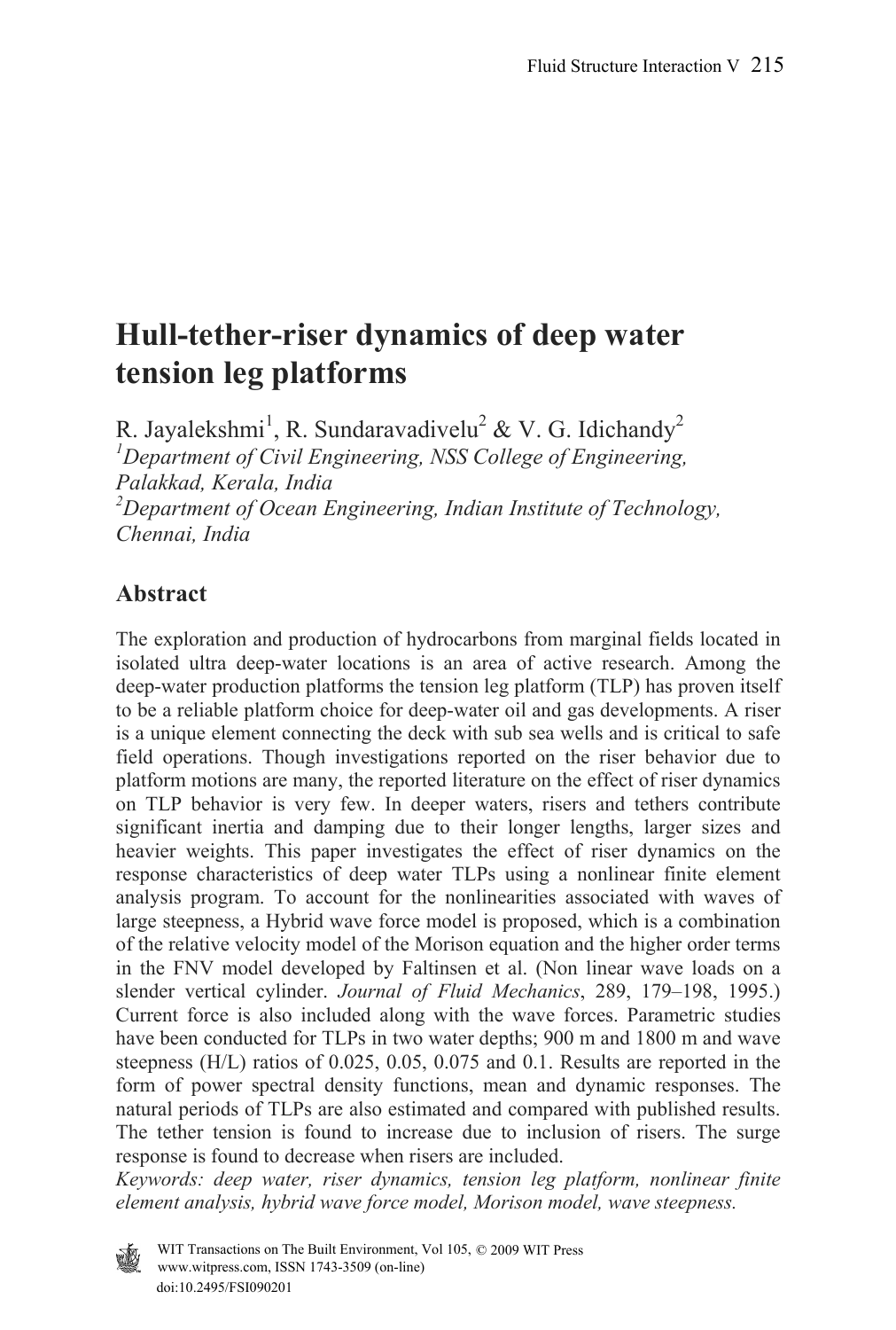### **1 Introduction**

The tension leg platform (TLP) is a moored floating stable platform where buoyancy exceeds the weight. The supplementary downward force required to maintain the equilibrium of the vertical forces is provided by vertical mooring cables, which are designed to be under tension at all times. The mooring system is a set of tension legs or tendons attached to the platform and connected to a template or foundation on the sea floor. The dynamics of tethers and risers become significant with increasing water depths as the natural frequencies of these slender structures fall in the wave frequency range causing coupling effects in the hull-tether-riser system.

 The results of model tests on offshore structures reported that loads on a large diameter surface piercing cylinder due to steep waves are considerably larger than those estimated by the classic analysis. In applications where the structure is sensitive to excitation at high or low frequencies, outside the range of first-order forcing, it is necessary to consider the higher order wave forces. As the TLP structure is sensitive to excitation at high or low frequencies outside the wave frequency range, it is necessary to consider higher order wave forces. To account for the nonlinearities associated with waves of large steepness, a hybrid force model is proposed in the present study. Nonlinear Analysis of Offshore Structures (NAOS), a versatile and general nonlinear dynamic FE program [9], with the Hybrid wave force model take in to account nonlinearities of the steep waves.

### **2 Theoretical back ground**

Critical assessment of literature shows that studies on deep water TLPs simulating the higher order responses are limited. In general the TLP members come under the Morison regime ( $D/L < 0.2$ ). Again in deep ( $\geq 900$  m) and ultra deep (1800 – 3000 m) waters the TLP columns are such that kR  $\leq \pi/10$  and R is of the order of wave amplitude. The non linear effects of steep waves cannot be neglected and accounted by the long wave approximation of second and third order wave forces in Faltinsen et al. [3] (FNV method) in a simplified way.

By FNV model, the force on a surface-piercing vertical cylinder is given by

$$
F_{FNV} = F^{(1)} + F^{(2)} + F^{(3)} \tag{1}
$$

where  $F^{(1)}$  and  $F^{(2)}$  are the long wave approximation of the first and second-order force components.  $F^{(3)}$  is a third order force obtained from the nonlinear potential and approximated using the assumptions regarding wave length and wave amplitude.

Following the formulation in Krokstad et al. [5],

$$
F^{(l)} = 2 \pi \rho R^2 \int_{-d}^{0} u_t(z) dz
$$
 (2)



www.witpress.com, ISSN 1743-3509 (on-line) WIT Transactions on The Built Environment, Vol 105, © 2009 WIT Press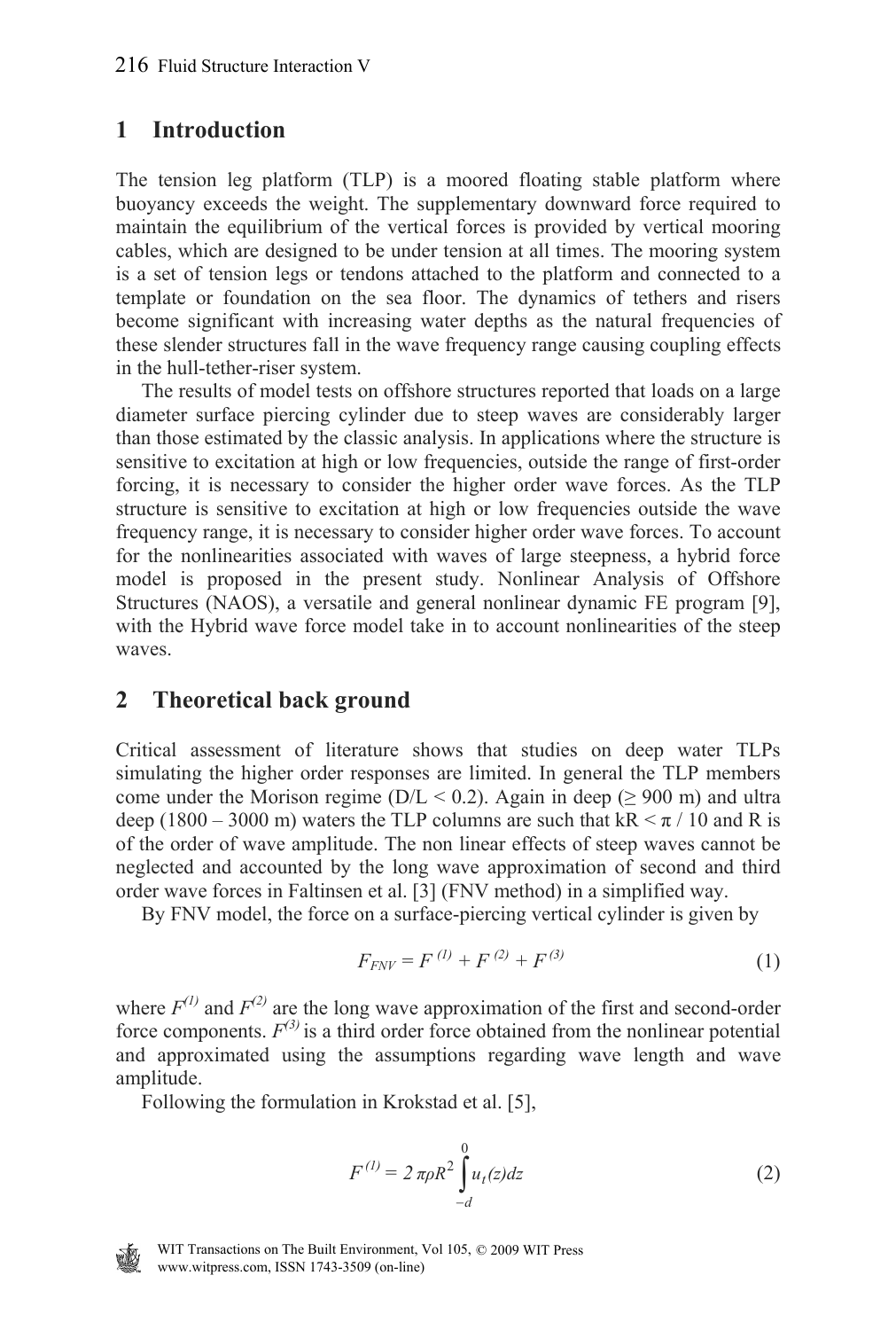$$
F^{(2)} = 2 \pi \rho R^2 u_t |_{Z=0} \eta^{(1)} + \pi \rho R^2 \int_{-d}^{0} w_{uz} dz
$$
 (3)

$$
F^{(3)} = \pi \rho R^2 \eta^{(1)} \Big[ u_{tz} \eta^{(1)} + w u_z - \frac{2}{g} u_t w_t \Big]_{z=0} + \pi \rho (R^2/g) u^2 u_t \Big|_{z=0} \beta (d/R)
$$
 (4)

 Here *R* is the radius of the cylinder (which is assumed to be circular), *d* is the draught,  $u_t$  and  $w_t$  are the horizontal and vertical particle accelerations.  $\hat{\boldsymbol{\eta}}^{(l)}$  is the linear incident wave elevation and  $\beta$  is a factor given by nonlinear long wave diffraction acting locally near the free surface. For large values of  $d/R$ ,  $\beta = 4$ . In this  $F^{(1)}$  is nothing but the inertia term of the Morison equation. The FNV method does not consider the relative velocity of the cylinder, which is important for compliant platforms like TLP. In deeper water depths, the drag loads significantly increase due to larger influence of the tethers and risers. The drag loads could become as large as the inertia loads coming from the wave diffraction effects on the hull. Hence a Hybrid wave force model is proposed which estimates the first order wave force by relative velocity form of Morison equation, accounting viscous effects by the drag term and second and third order forces from the FNV model.

 The FNV formulation is valid for surface piercing vertical columns only. More over at the depth of submergence of pontoons, wave effects are negligible (wave motion is felt at a depth of about half the wavelength in the fluid). Hence the Hybrid model is used for estimating the wave forces on vertical column members and Morison model as such is used for the computation of wave forces on pontoons, tethers and risers. The coupled nonlinear dynamic analysis of TLPs is performed in time domain using the finite element method with a variety of elements such as three dimensional beam, spring and mass elements. The code can treat nonlinear dynamic problems in time domain based on an updated Lagrangian formulation considering both hull-tether coupling and coupling between the six degrees of freedom of the platform. The dynamic equilibrium equation is solved in the time domain using the incremental-iterative Newmark-Beta algorithm.

#### **3 Parametric studies**

Parametric studies have been carried out on 900 m and 1800 m TLPs with and without risers. Typical TLP platforms which are geometrically similar to those used for the 'Deep Star Theme Structure Studies [1, 4, 7, 10, 11] are selected for the study. The geometrical particulars of the TLP platforms considered for the present study are given in Table 1. The added mass and drag coefficients can be independently prescribed for each beam element in the code. However the values adopted for the present study follows those used in the Deep Star Studies. It is also verified that the adopted values conform to the API RP 2T recommendations. Cd values adopted are 0.7 for pontoons; 1.2 for columns and 1.0 for tethers. The Cm values taken are 2.2 for pontoons; 2.3 for columns and 2.0 for tethers. Three dimensional beam elements are used to model the

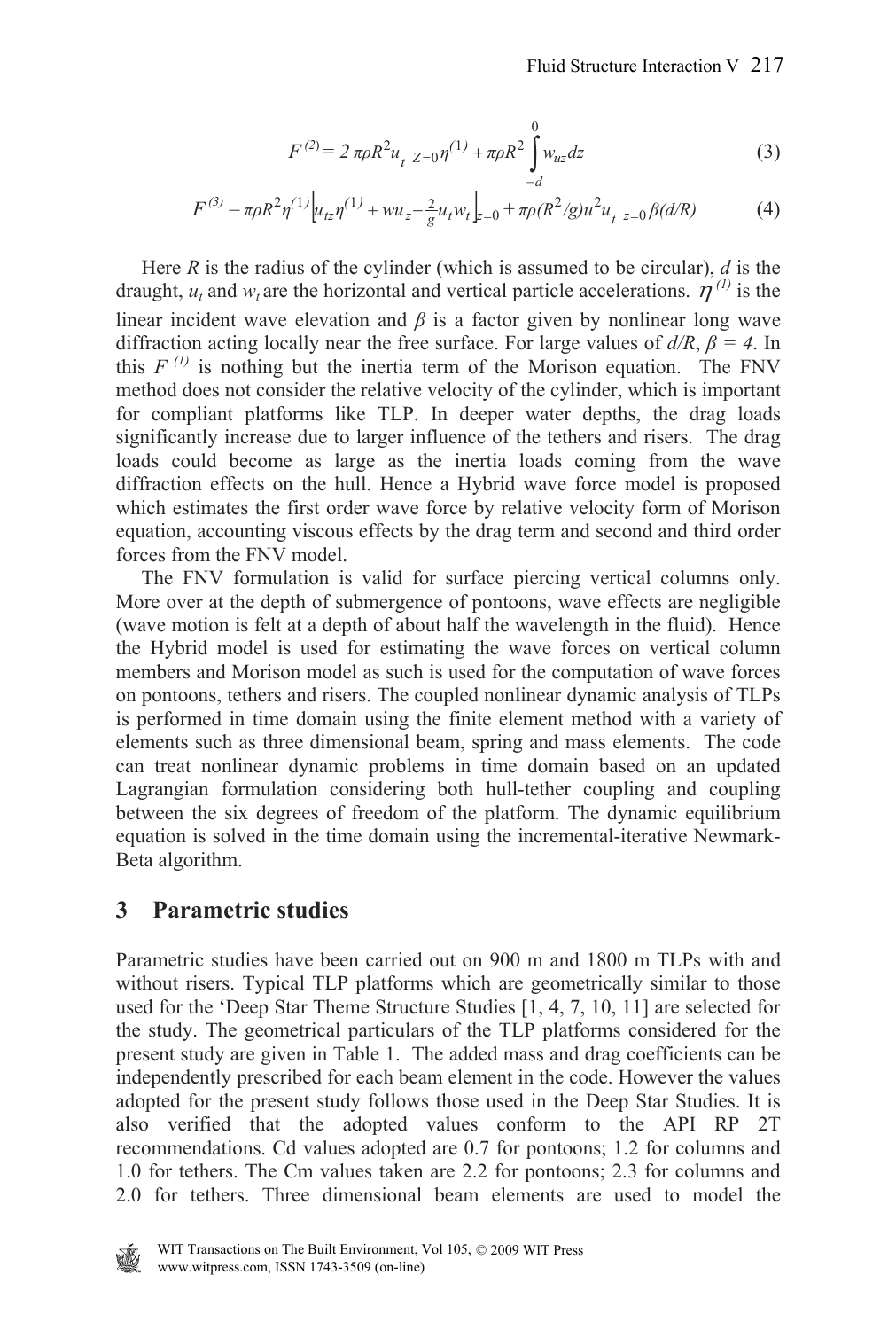pontoons, columns, tethers and risers. The tether and riser nodes at the seabed have pinned boundary conditions. The pretension of the tethers is input to the finite element model as axial tension at both nodes of a tether element.

 The hydrodynamic analysis of TLPs with risers have been carried out under regular waves for the wave loading conditions  $H = 7.65$  m, 15.3 m, 22.94 m and 30.58 m with wave period of T = 14 s (H/L = 0.025, 0.05, 0.075, 0.1). Current force with a surface velocity of 1.07 m/s is also included along with the wave forces. The platform motions do affect the riser deflections and stresses and the reported literature in this area is vast but the effect of riser dynamics on platform behavior is hardly any and a detailed study in this area is required for deep water TLPs. Significant variation in results can be expected as water depth and number of risers increase. The natural periods of TLPs with risers are also estimated and are presented in Table 2. The importance of including risers in the response study is highlighted in Table 2. The natural periods of TLPs with riser compare well with the published results of MARINTEK (Zou et al. [11]).

 The variation of spectral distribution of responses for d=1800 are illustrated in Figs 1, 2, 3 and 4. The effect of riser dynamics on various response measures for the two water depths are also given in Figs 5 to 8.

| Case Description         | 900m        | 1800m       |  |  |
|--------------------------|-------------|-------------|--|--|
|                          |             |             |  |  |
| Draft (m)                | 24          | 30.9        |  |  |
| Displacement (t)         | 32667       | 52205       |  |  |
| No. of columns           |             | 4           |  |  |
| Column diameter (OD)(m)  | 16.2        | 19.2        |  |  |
| Column height (m)        | 44.1        | 52.5        |  |  |
| Column spacing (m)       | 60          | 60          |  |  |
| Pontoon width (m)        | 8.1         | 9.6         |  |  |
| Pontoon depth (m)        | 7.2         | 8.4         |  |  |
| Deck dimension           | 72 m X 72 m | 78 m X 78 m |  |  |
| Deck post height (m)     | 2.4         | 2.4         |  |  |
| Total weight (kN)        | 240770      | 346656      |  |  |
| No. of tethers           | 8           | 12          |  |  |
| Length $(m)$             | 878.4       | 1769.1      |  |  |
| Diameter (OD) (mm)       | 812.8       | 1117.6      |  |  |
| Thickness (mm)           | 33          | 47          |  |  |
| Density $(N/m^3)$        | 77000       | 77000       |  |  |
| Tether pretension (kN)   | 71,868      | 114,851     |  |  |
| $T/\Delta$               | 0.22        | 0.22        |  |  |
| No. of drilling riser    |             |             |  |  |
| Diameter (O.D) mm        | 533.4       | 533.4       |  |  |
| Thickness (mm)           | 33.4        | 33.4        |  |  |
| Top Tension (kN)         | 3165        | 7012        |  |  |
| No. of production risers |             |             |  |  |
| Diameter (O.D) mm        | 279.4       | 279.4       |  |  |
| Thickness (mm)           | 25.4        | 25.4        |  |  |
| Top Tension (kN)         | 1809        | 3393        |  |  |
|                          |             |             |  |  |

| Table 1: |  |  |  | Platform details of the deep water TLPs under parametric study. |  |
|----------|--|--|--|-----------------------------------------------------------------|--|
|          |  |  |  |                                                                 |  |

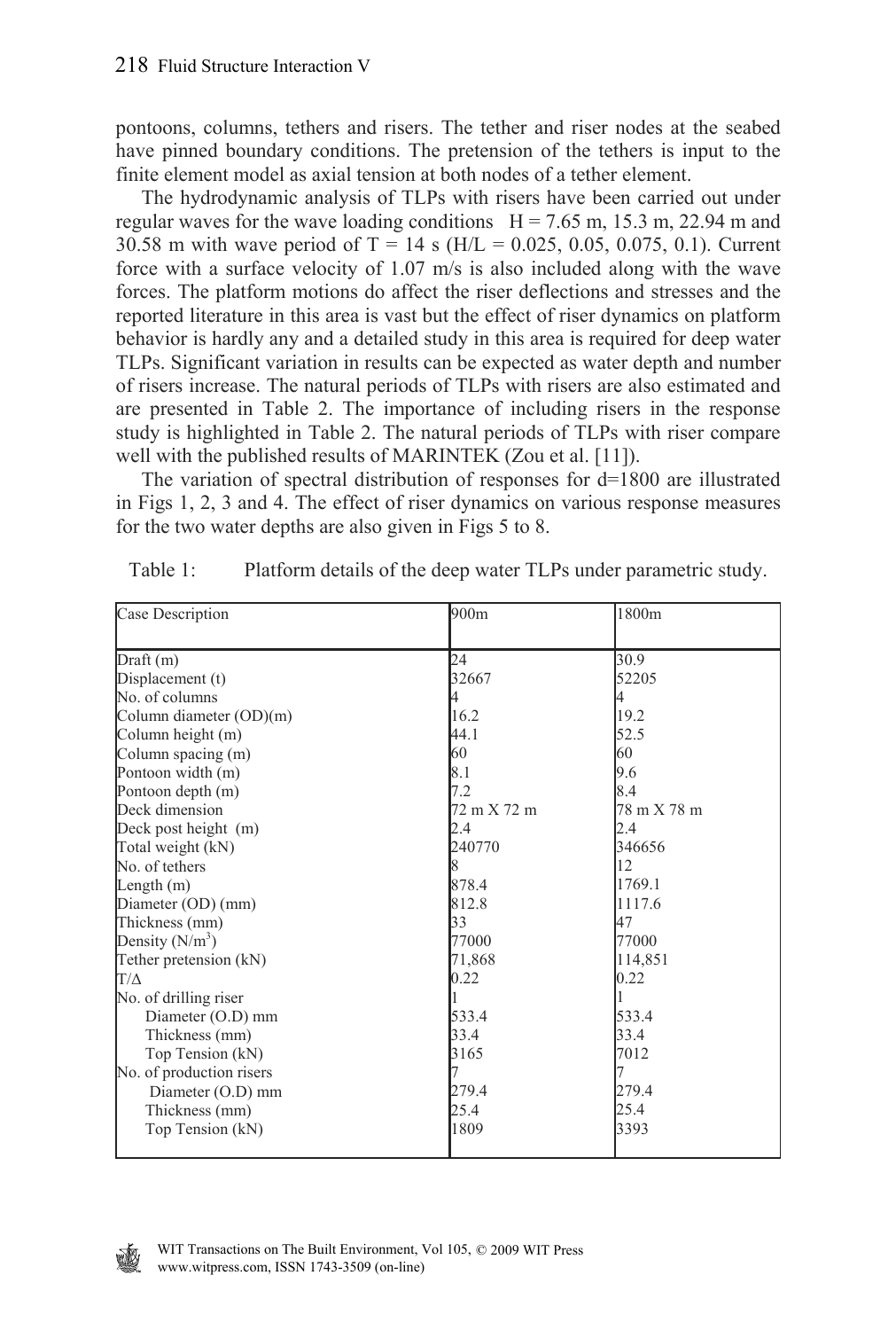| Water depth | $900 \text{ m}$ |            |            | 1800 m  |            |            |
|-------------|-----------------|------------|------------|---------|------------|------------|
|             | Without         | With riser |            | Without | With riser |            |
|             | Riser           | Present    | Published* | riser   | Present    | Published* |
| Surge       | 117.48          | 144.5      | 144        | 174.2   | 220.8      | 225        |
| Heave       | 2.873           | 3.34       | 3.4        | 3.15    | 4.1        | 4.0        |

Table 2: Natural periods of TLPs (s).



Figure 1: Comparison of spectral distribution of surge with and without risers.



W

Figure 2: Comparison of spectral distribution of heave with and without risers.

 The dynamic surge and maximum spectral densities are reduced to 75–85% for  $d = 900$  m and 55–65% for  $d = 1800$  m when H / L is 0.1. This could be due to the riser hydrodynamic damping, which is related to the riser drag. The mean drift surge increases significantly when risers are included. This could be due to the steady current drag.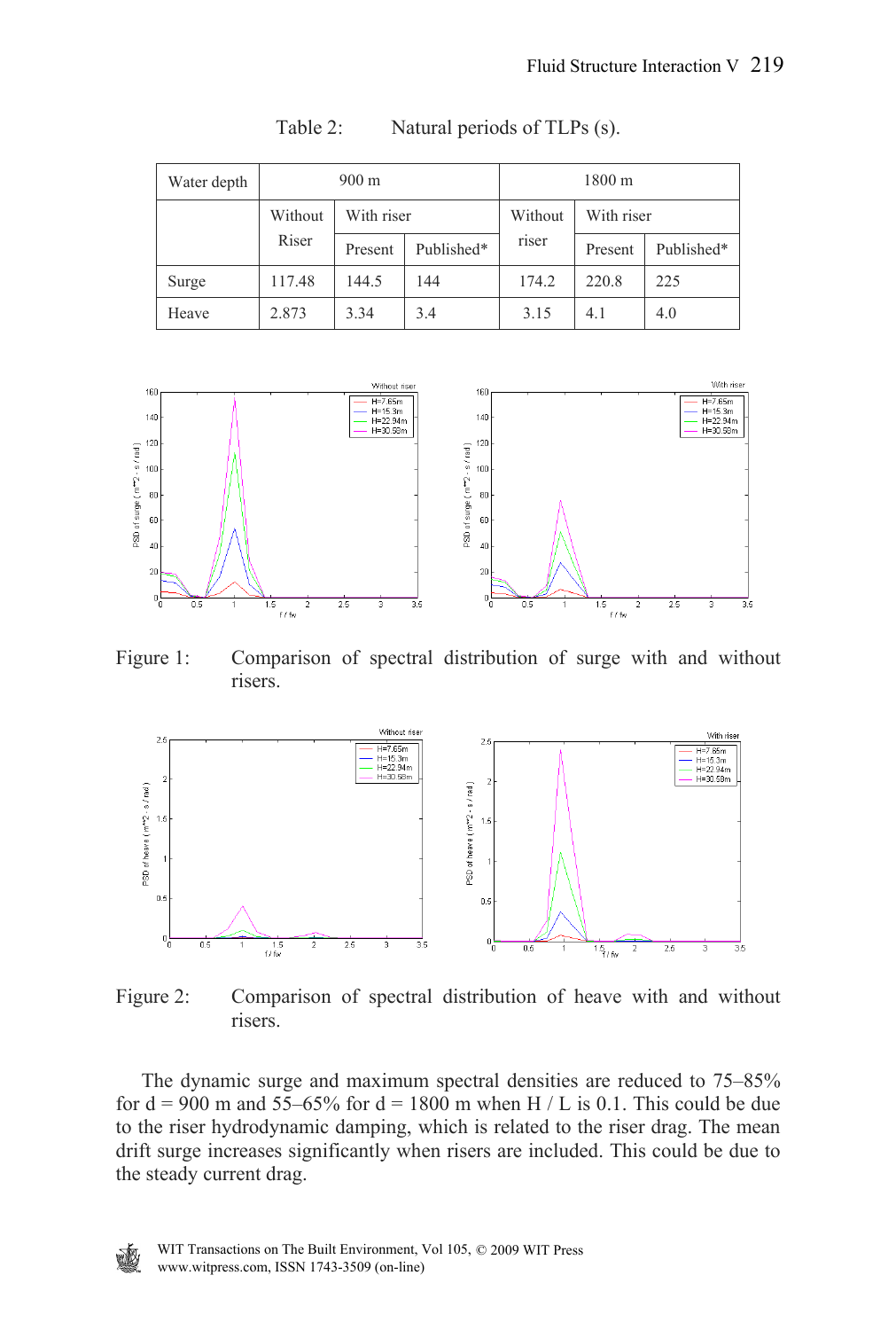

Figure 3: Comparison of spectral distribution of pitch with and without risers



Figure 4: Comparison of spectral distribution of tether tension.



Figure 5: Comparison of dynamic surge with and without risers  $(d = 900 \text{ m})$ and 1800 m).

變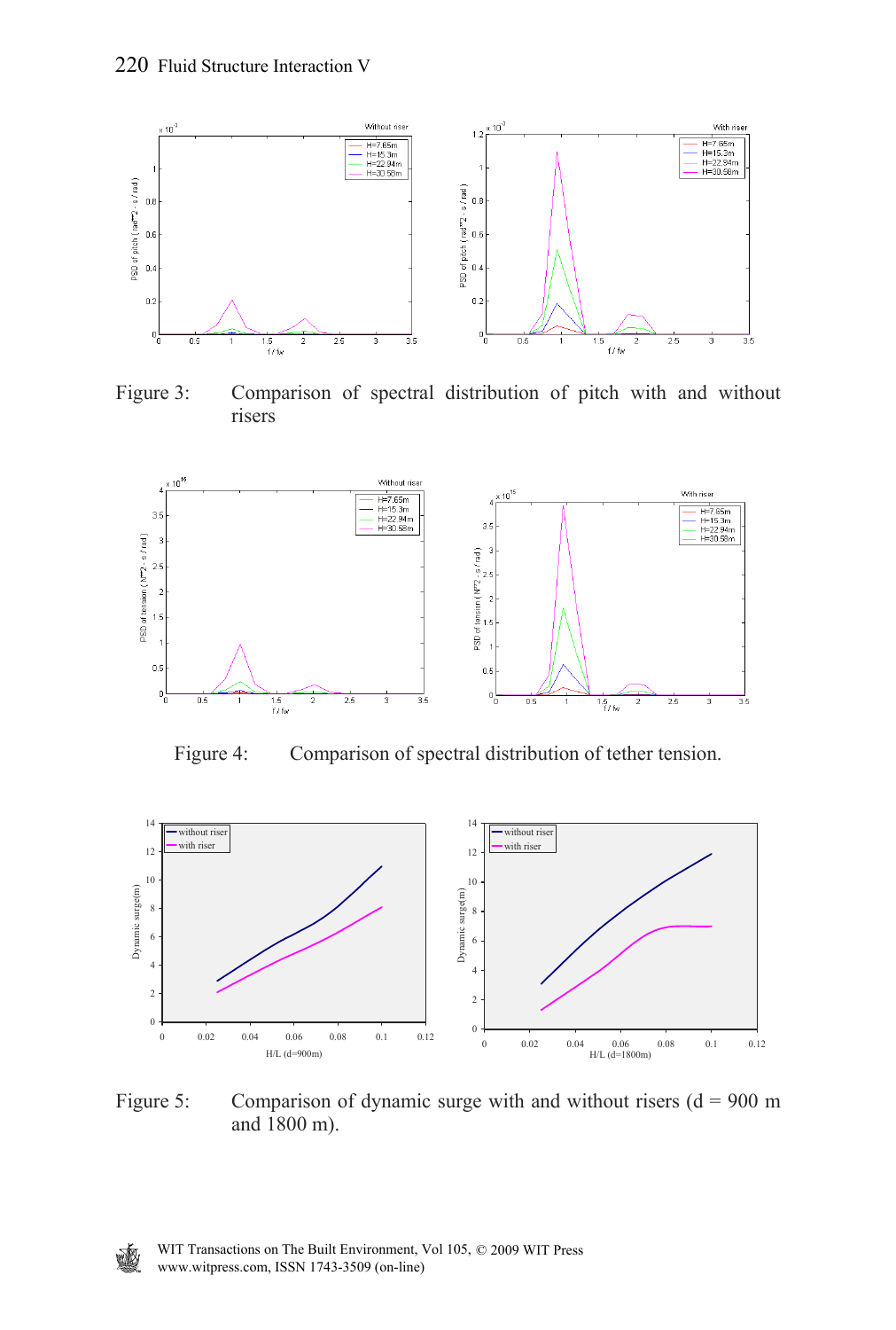

Figure 6: Comparison of dynamic heave with and without risers  $(d = 900 \text{ m})$ and 1800m).



Figure 7: Comparison of dynamic tether tension with and without risers  $(d =$ 900 m and 1800 m).



Figure 8: Comparison of mean drift surge with and without risers  $(d = 900 \text{ m})$ and 1800 m).

 Similar to surge, the dynamic heave and set down increases with wave steepness when risers are considered. The dynamic heave is increased 1–1.5 times for  $d = 900$  m and 2–4 times for  $d = 1800$  m. The PSD of heave is magnified to 5–6 times. This may be due to the excitation of heave mode with

夔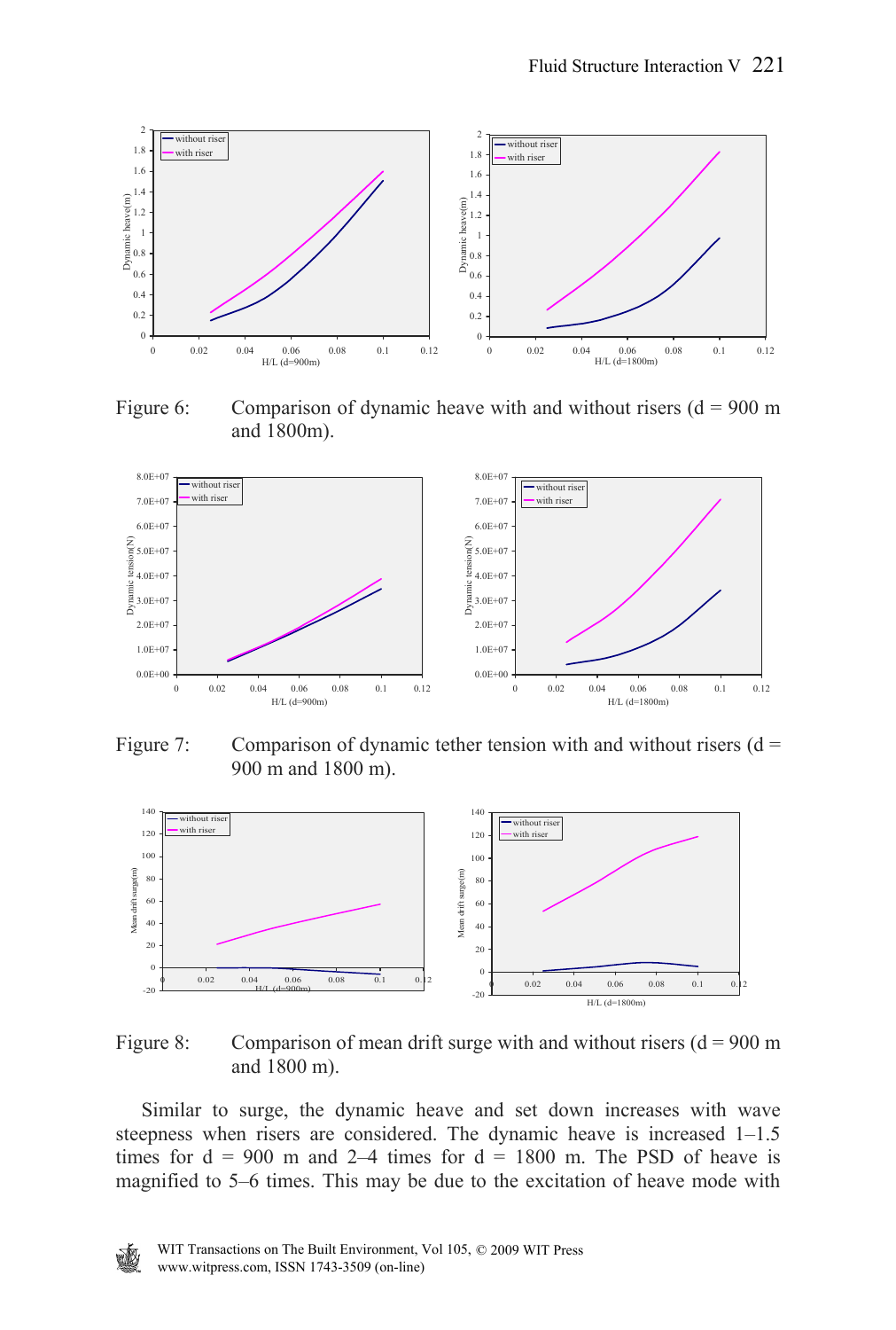higher tether modes and riser modes. As the mean drift surge increases, the set down also increases. Similar variation is observed for both the water depths.

 The pitch amplitude is almost doubled and maximum PSD of pitch is increased to about 4 times due to the inclusion of risers.

 The effect of risers on dynamic tether tension for 900 m deep TLP is not significant and is magnified 2–3 times for 1800 m deep TLP and the PSD of tension is increased to 5–6 times.

#### **4 Summary and conclusions**

An in house finite element program developed for the nonlinear analysis of offshore structures in time domain with a hybrid wave force model is used for the analysis of TLPs. TLPs are investigated for the effect of risers in regular waves in two water depths; 900m and 1800m. Regular wave loading corresponding to wave steepness values  $H/L = 0.025, 0.05, 0.075$  and 0.1 are considered. The effect of risers in the Hull-Tether-Riser coupled analysis is to reduce the dynamic surge and to increase the dynamic heave and dynamic tension. The dynamic surge is reduced due to the riser hydrodynamic damping related to riser drag. Similar effect is observed for spectral density of responses also. The effect of riser is to increase the mean drift surge and set down and is due to the additional hydrodynamic forces and current forces. This increase in mean drift surge and set down increases with wave steepness for both water depths of 900 m and 1800 m.

### **References**

- [1] Bhat, S.U., Greiner, W.L. and Barton, D. Deep Star 10,000-ft Water Depth Study, Proc*. of Offshore Technology Conference*, OTC15102, 2003.
- [2] Chakrabarti, S.K. *Handbook of Ocean Engineering Vol I and Vol. II*, ELSEVIER Publication, 2005.
- [3] Faltinsen, O.M., Newman, J.N. and Vinjie, T. Non linear wave loads on a slender vertical cylinder. *Journal of Fluid Mechanics*, 289, 179–198, 1995.
- [4] Kim, M.H., Tahar, A. and Kim, Y.B. Variability of TLP Motion Analysis against Various Design Methodologies /Parameters, *Proc. of the 11<sup>th</sup>Inter-National Offshore and Polar Engineering Conference*, 467–473,2001.
- [5] Krokstad, J.R., Marthinsen, T., Nestegard and Stansberg, C.T. A New Non-Slender Ringing Load Approach Verified against Experiments. *OMAE'96*, 371–387, 1996.
- [6] Marthinsen, T., Stansberg, C.T. and Krokstad, J.R. On the Ringing Excitation of Circular Cylinders, Proc*. of the 6th International Offshore and Polar Engineering Conference*, 196–204, 1996.
- [7] Ma, W., Lee, M.Y, Zou, J. and Huang, E.W. Deepwater nonlinear coupled analysis tool, *Proc. of Offshore Technology Conference, OTC*12085, 2000.
- [8] Newman, J.N. The second-order wave force on a vertical cylinder, Journal *of Fluid mechanics, 320*, 417–443, 1996.